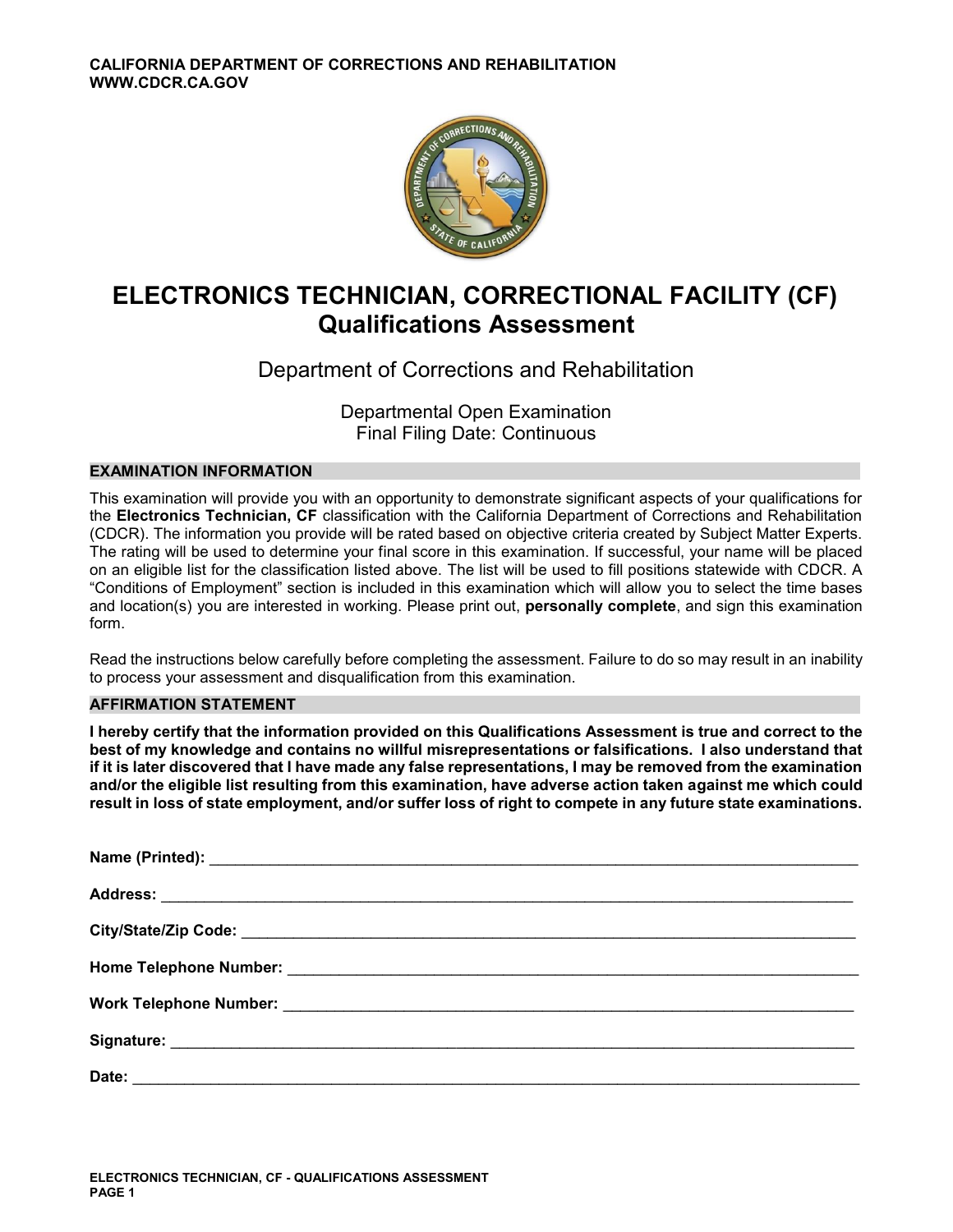#### **FILING INSTRUCTIONS**

#### **All applicants must complete and submit the following examination materials:**

- [Examination Application \(STD. 678\)](https://jobs.ca.gov/pdf/STD678.pdf)
- Qualifications Assessment

#### By mail to:

**Department of Corrections and Rehabilitation Talent Acquisition and Career Services P.O. Box 942883 Sacramento, CA 94283-0001** 

Or in person at:

**Department of Corrections and Rehabilitation 1515 S Street Sacramento, CA 95811-7243 Attn: Talent Acquisition and Career Services, 101N**

If you are personally delivering your application and Qualifications Assessment, you must do so between the hours of **8:00 a.m.** and **5:00 p.m.**, Monday through Friday, excluding holidays, on or before the cut-off date to the street address listed above.

# **NOTE:**

.

- All examination materials must have original signatures.
- Be sure your envelope has adequate postage if submitting via mail.
- Faxed or emailed copies will **NOT** be accepted under any circumstances.
- Make and keep a photocopy of the completed Qualifications Assessment for your records.

#### **GENERAL INSTRUCTIONS**

This Qualifications Assessment is the sole component of the examination. To obtain a position on the eligible list, a minimum score of 70% must be achieved. Therefore, please be sure to review and follow all instructions carefully as missing or incomplete information may result in disqualification or a lower score.

This examination is comprised of the following areas:

- Affirmation Statement (page 1)
- Filing Instructions / General Instructions (page 2)
- Prior State Employment / Conditions of Employment (pages 3 4)
- Rating Instructions (page 5)
- Knowledge & Experience Assessment (pages 6 10)
- Recruitment Questionnaire (pages 11-12)

# **YOUR RESPONSES ARE SUBJECT TO VERIFICATION**

Please keep in mind that all information provided on this Qualifications Assessment will be subject to verification at any time during the examination process, hiring process, and even after gaining employment. Anyone who misrepresents his/her experience will be subject to adverse consequences, which could include the following action(s):

- Removal from the examination process
- Removal from the eligible list / certification list
- Loss of State employment
- Loss of rights to compete in any future state examinations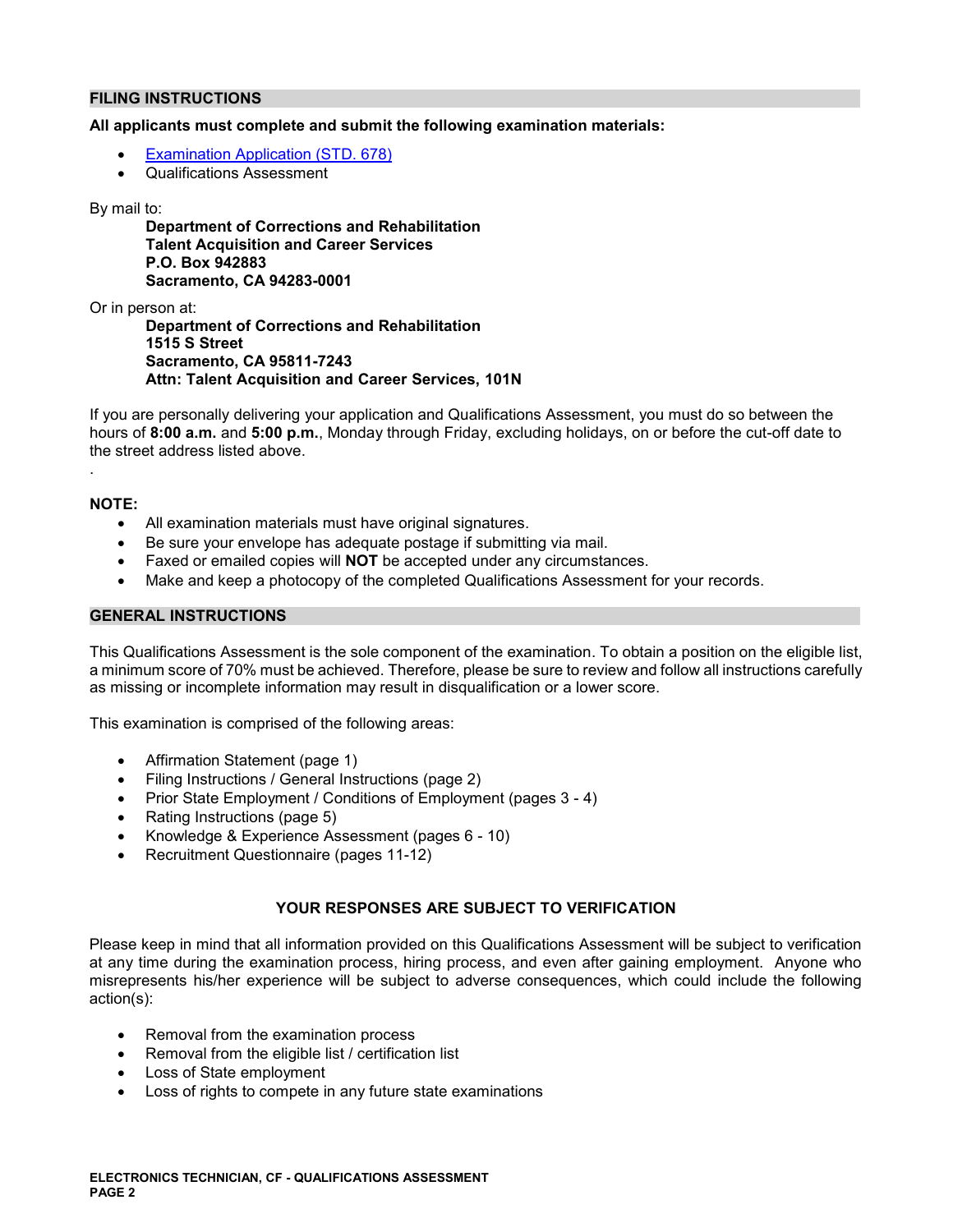# **PRIOR STATE EMPLOYMENT INFORMATION**

**Complete this next section ONLY if you have been previously dismissed from California State Civil Service employment by punitive action or as a result of disciplinary proceedings. IF THIS DOES NOT APPLY TO YOU, please skip this question.** 

**Do you have written permission from the California Department of Human Resources (CalHR) to take this examination?** 





**State Personnel Board, Rule 211 provides that a dismissed state employee may only participate in State Civil Service examinations if he/she has obtained prior consent from the State Personnel Board.** 

#### **CONDITIONS OF EMPLOYMENT**

# **PLEASE MARK THE APPROPRIATE BOX(ES) OF YOUR CHOICE.**

If you are successful in this examination, your name will be placed on an active employment list and referred to fill vacancies Statewide according to the conditions you specify on this form.

#### **TYPE OF APPOINTMENT YOU WILL ACCEPT**

Please mark the appropriate box(es) - you may check "(A) Any" if you are willing to accept any type of employment.

☐ **(D) Permanent Full-Time** ☐ **(R) Permanent Part-Time** ☐ **(K) Limited-Term Full-Time** ☐ **(A) Any**

If all are marked and you receive an appointment other than permanent full-time, your name will continue to be considered for permanent full-time positions.

#### **LOCATION(S) YOU ARE WILLING TO WORK**

□ **5 ANYWHERE IN THE STATE –** If this box is marked, no further selection is necessary

#### **NORTHERN REGION**

- 
- 
- 
- 
- Mule Creek State Prison ☐ 2500 **Modoc County** ☐ 4700 **Siskiyou County** Pine Grove Youth Conservation ☐ 2800 **Napa County** Camp ☐ 4800 **Solano County**
- 
- ☐ 0500 **Calaveras County**
- 
- 
- 
- 
- 
- 
- ☐ 3900 **San Joaquin County** 1200 **Humboldt County** ☐
- 
- ☐ 1800 **Lassen County** O.H. Close YCF
- California Correctional Center N.A. Chaderjian YCF
- High Desert State Prison
- 
- 
- ☐ 2300 **Mendocino County** 0300 **Amador County** ☐ ☐ 4600 **Sierra County**
	-
	-
	-
	- ☐ CSP, Solano 3100 **Placer County**
	-
- <p>□ 0600 Colusa County</p>\n<p>□ 3400 Sacramento County</p>\n<p>□ 5100 Sutter County</p>\n<p>□ 5200 T limits County</p>\n<p>□ 5100 Sutter County</p>\n<p>□ 5200 Telama County</p>\n<p>□ 5200 Telhama County</p>\n<p>□ 6800 Del Norte County</p>\n<p>□ 6800 Del Norte County</p>\n<p>□ 6800 Tehama County</p>
	-
	-
- ☐ 0800 **Del Norte County** Folsom State Prison ☐ 5300 **Trinity County** Pelican Bay State Prison Richard A. McGee Correctional <u>□ 5500</u> – El Dorado County<br>
□ 5500 – El Dorado County<br>
□ 5500 – **El Dorado County** → Sierra Conservation Center<br>
□ 1100 – Glenn County → Sierra Conservation Center
	-
	- ☐ 3800 **San Francisco County** 1100 **Glenn County** ☐
	- Deuel Vocational Institute ☐ 5800 **Yuba County**
- □ 1700 **Lake County** <br>● California Health Care Facility
	-
	-
	-
- ☐ 0100 **Alameda County** ☐ 2100 **Marin County** ☐ 4100 **San Mateo County**
- ☐ **Alpine County** CSP, San Quentin 0200 ☐ 4500 **Shasta County**
	-
	-
	-
- Camp<br>
□ 2900 **Nevada County**<br>
□ 2900 **Nevada County**<br>
□ 2900 **Nevada County**<br>
 CSP, Solano<br>
 CSP, Solano
	-
- ☐ ☐ 4900 **Sonoma County** 3200 **Plumas County** ☐ 0600 **Colusa County**
	-
	-
	-
	-
	-
	- ☐ 5700 **Yolo County**
	-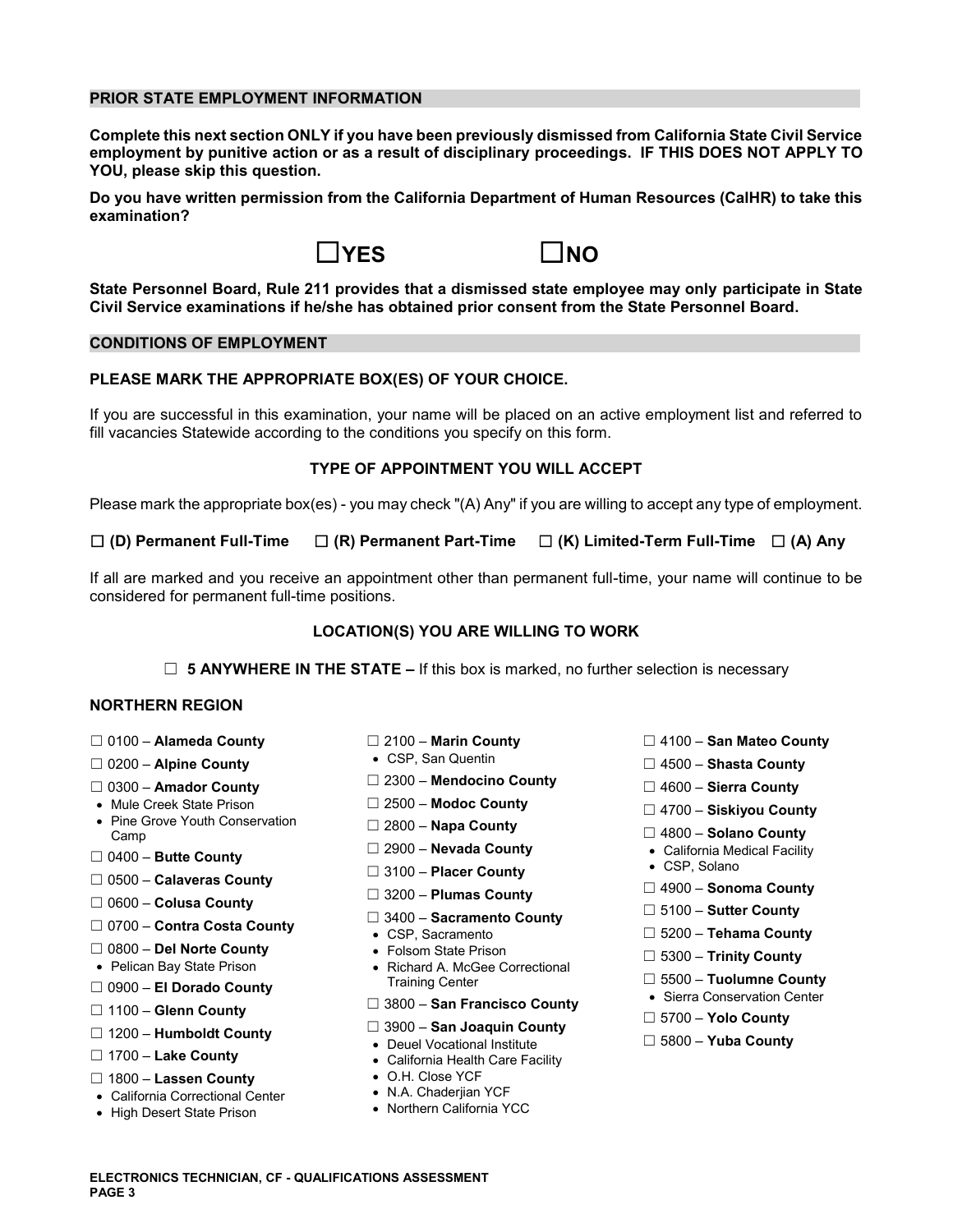# **CENTRAL REGION**

- 
- 
- 
- 
- 
- 
- 
- 
- 
- 
- 
- 
- □ 1400 **Inyo County** <br>CA Substance Abuse Treatment **and Substance Abuse Treatment** <br>Facility Facility Facility Facility **COUNTY** Below Treatment **COUNTY** DETAIL BEGINER
	-
	-
	-
	-
	-
	- ☐ 2600 **Mono County** ☐ 5400 **Tulare County**
- 
- 
- **□ 1000 Fresno County** 1600 **Kings County** 2700 **Monterey County**<br>
 Pleasant Valley State Prison Avenal State Prison ● Correctional Training Facility<br>
1400 **Inyo Co** 
	- ☐ 1500 **Kern County** Facility ☐ 3500 **San Benito County**
- California City Correctional ☐ 2000 **Madera County** ☐ 4000 **San Luis Obispo** Facility Central California Women's **County** California Correctional Institution Facility California Men's Colony Kern Valley State Prison
	-
- Kern Valley State Prison<br>• North Kern State Prison Valley State Prison □ 4300 **Santa Clara County**
- Wasco State Prison **DEMACH COUNT TO 2200 Mariposa County** DEMACH 2400 Santa Cruz County
	- ☐ 2400 **Merced County** ☐ 5000 **Stanislaus County**
		-

# **SOUTHERN REGION**

- 
- 
- 
- □ 1900 Los Angeles County
- 
- ☐ 3000 **Orange County** California Institution for Men
- 
- ☐ 1300 **Imperial County** ☐ 3300 **Riverside County** ☐ 3700 **San Diego County**
- Calipatria State Prison California Rehabilitation Center RJ Donovan Correctional Facility
	-
- ☐ 5600 **Ventura County** CSP, Los Angeles County ☐ 3600 **San Bernardino County County County**
- Chuckawalla Valley State Prison <u>□</u> 4200 **Santa Barbara County**<br>■ Ironwood State Prison
	-
	-
	- California Institution for Women
	-

**ADDRESS OR EMPLOYMENT CHANGES** 

After list release, successful candidates may update any address and/or availability for employment preference information by accessing their [CalCareer Account](https://www.jobs.ca.gov/) (www.jobs.ca.gov) on the California Department of Human Resources (CalHR) website or by notifying CDCR at the following address:

Once logged into your CalCareer Account, from the My Account page:

- Update your personal information (name,!address, phone number) by selecting "Contact!Information" under Account Management.
- Update your employment preference!information (tenure, time base, location preferences) by!selecting "Exam / Assessment Records" under Exams /Assessments, then selecting the list you have eligibility on,! then selecting "Change Conditions of Employment"!under **Eligibility Record Actions.**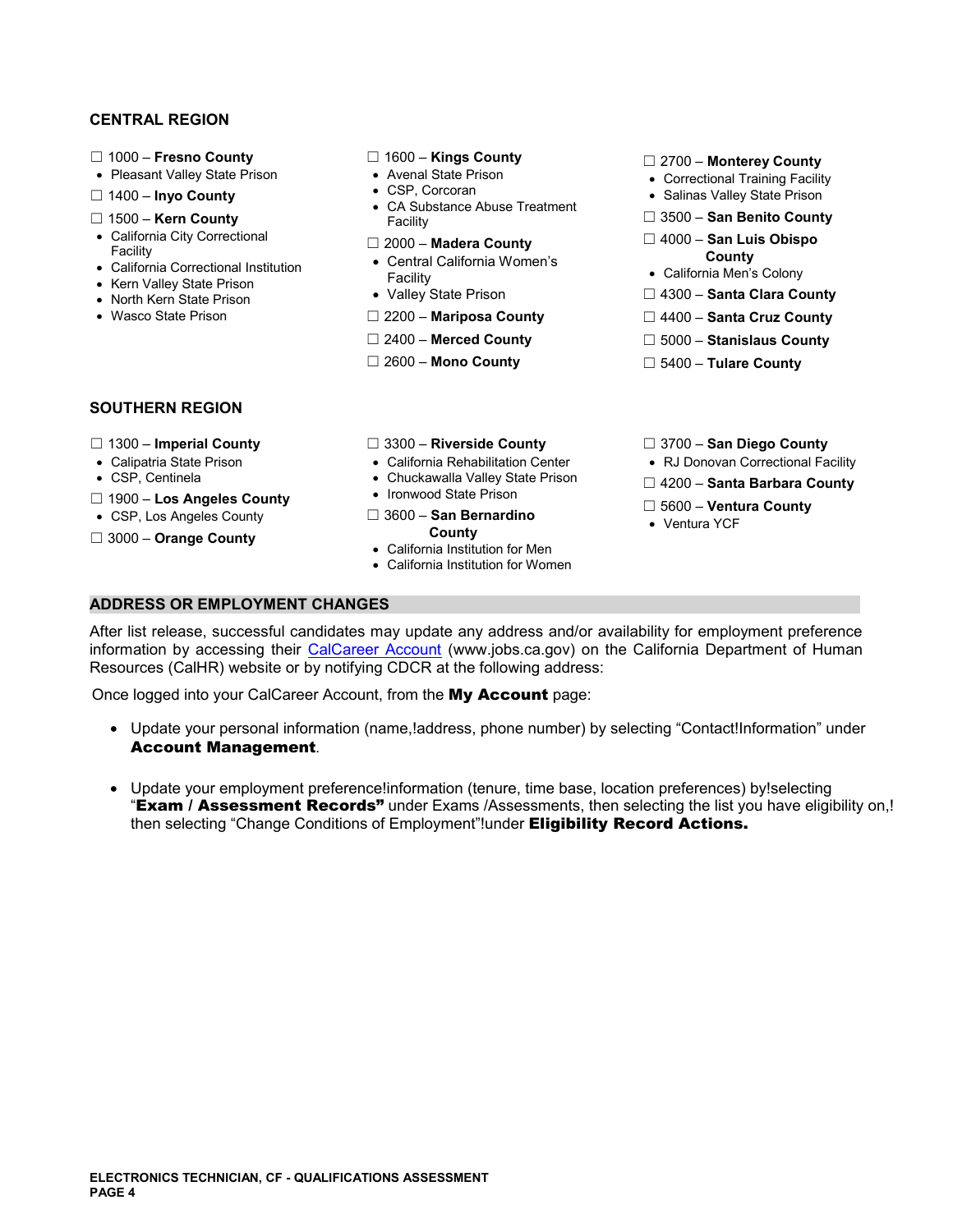#### **RATING INSTRUCTIONS**

Rate your knowledge and experience performing specific job-related actions, using the rating scale(s) below.

Respond to each statement, beginning on the following page, by indicating how the statement applies to you. You are required to respond to every statement by marking one option for each of the two scales provided. Responses may not be changed or added once submitted to the **Talent Acquisition and Career Services**. Missing responses will result in a lower score.

In responding to each statement, you may refer to your FORMAL EDUCATION, FORMAL TRAINING COURSES, and/or WORK EXPERIENCE whether paid or not paid.

# **SCALE #1 - KNOWLEDGE RELATED TO PERFORMING THIS ACTION**

#### **Extensive Knowledge**

I possess an expert knowledge level to the extent that I have effectively performed tasks related to this knowledge in the most difficult and complex situations **and** I have instructed others on specific aspects of this knowledge.

#### **Moderate Knowledge**

I possess an advanced knowledge level to the extent that I could effectively perform this task under the majority of circumstances or situations encountered.

#### **Basic Knowledge**

I possess a sufficient knowledge level that would allow me to perform this task successfully in routine situations.

#### **Limited Knowledge**

I have some knowledge of how to perform this task, but I may require additional instruction to apply my knowledge effectively.

#### **No Knowledge**

I have no knowledge of how to perform this task or what it may entail.

# **SCALE #2 - EXPERIENCE RELATED TO PERFORMING THIS ACTION**

#### **Extensive Experience**

I have more than 4 years of experience in regularly performing this action **and** I have instructed others on this specific action.

#### **Moderate Experience**

I have more than 3 years, but less than 4 years of experience performing this action **and** I can perform it independently.

#### **Basic Experience**

I have more than 2 years, but less than 3 years of experience performing this action **and** I have performed it regularly with minimal or no assistance.

#### **Limited Experience**

I have less than 2 years of experience in performing this action **and** I may require assistance for successful performance.

#### **No Experience**

I have never performed this action.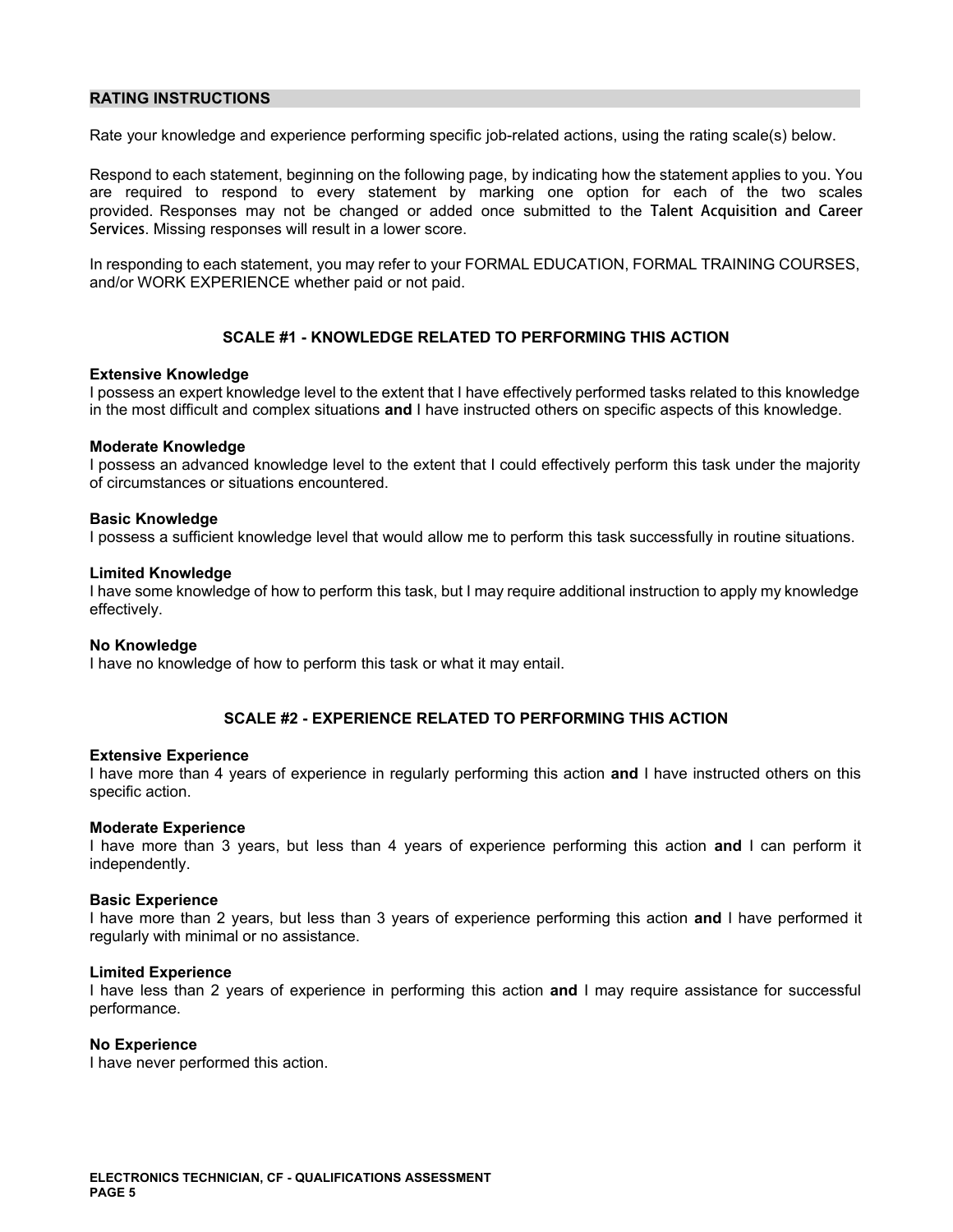- 1. Use electronic measuring and testing devices (e.g., hand tools, voltage meter, telecommunications test equipment, etc.) to troubleshoot electronic devices. **Knowledge related to performing this action Experience related to performing this action**  ☐ Extensive Knowledge ☐ Extensive Experience ☐ Moderate Knowledge ☐ Moderate Experience ☐ Basic Knowledge ☐ Basic Experience ☐ Limited Knowledge ☐ Limited Experience ☐ No Knowledge ☐ No Experience 2. Maintain work areas, tools, and materials in the performance of daily maintenance activities. **Knowledge related to performing this action Experience related to performing this action**  ☐ Extensive Knowledge ☐ Extensive Experience ☐ Moderate Knowledge ☐ Moderate Experience ☐ Basic Knowledge ☐ Basic Experience ☐ Limited Knowledge ☐ Limited Experience ☐ No Knowledge ☐ No Experience 3. Install, operate, maintain, adjust, test and program various types of less complex electronic devices (e.g., public address systems, personal alarm systems, etc.). **Knowledge related to performing this action Experience related to performing this action**  ☐ Extensive Knowledge ☐ Extensive Experience ☐ Moderate Knowledge ☐ Moderate Experience ☐ Basic Knowledge ☐ Basic Experience ☐ Limited Knowledge ☐ Limited Experience ☐ No Knowledge ☐ No Experience 4. Troubleshoot, repair, and adjust equipment to ensure proper maintenance of electronic systems (e.g., door controls, control panels, etc.). **Knowledge related to performing this action Experience related to performing this action**  ☐ Extensive Knowledge ☐ Extensive Experience ☐ Moderate Knowledge ☐ Moderate Experience ☐ Basic Knowledge ☐ Basic Experience ☐ Limited Knowledge ☐ Limited Experience ☐ No Knowledge ☐ No Experience 5. Install, operate, maintain, adjust, repair, and test PA systems and local intercom systems. **Knowledge related to performing this action Experience related to performing this action**  ☐ Extensive Knowledge ☐ Extensive Experience
	-
	-
	-
	-
- 
- ☐ Moderate Knowledge ☐ Moderate Experience
- ☐ Basic Knowledge ☐ Basic Experience
- ☐ Limited Knowledge ☐ Limited Experience
- ☐ No Knowledge ☐ No Experience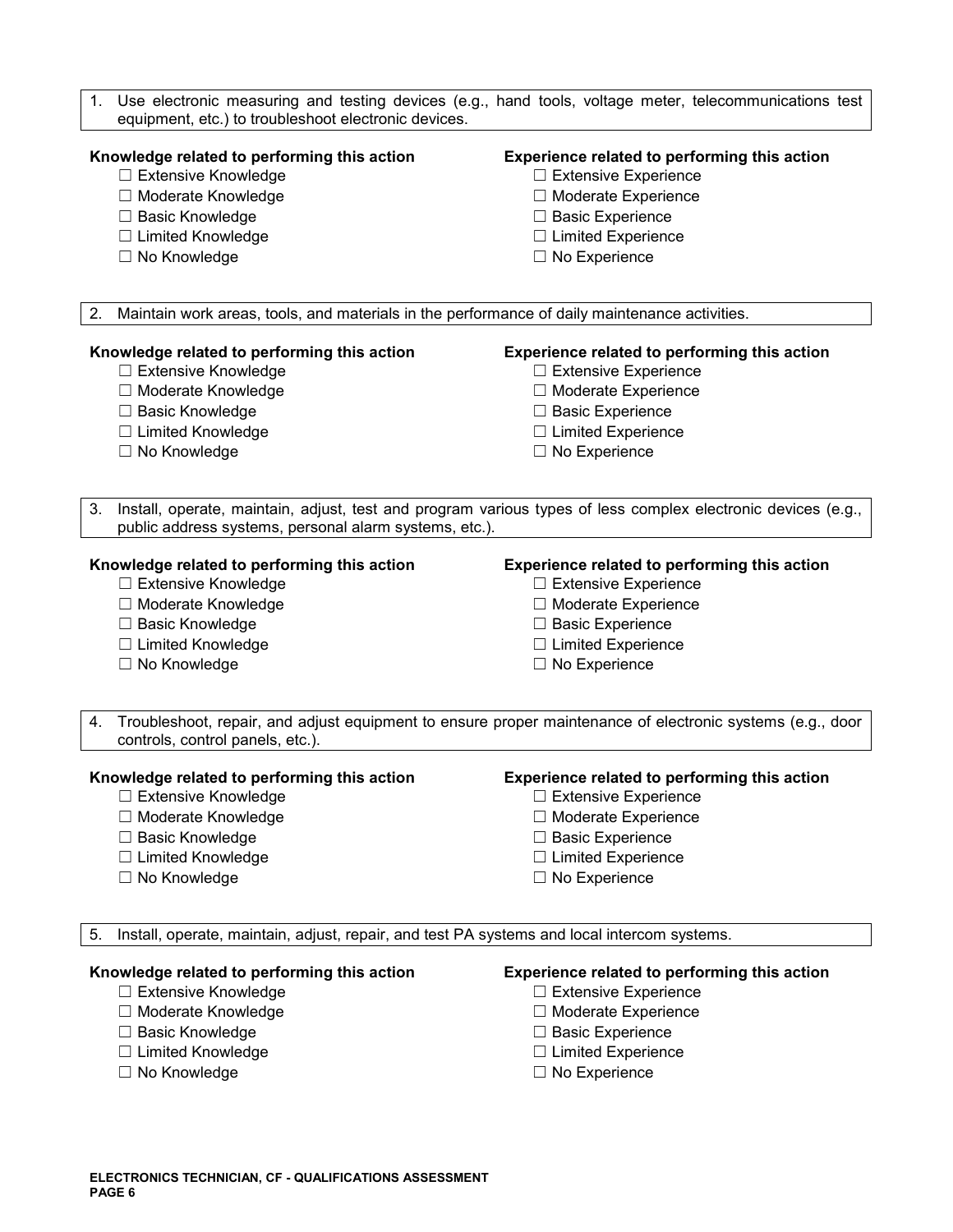| 6. | Install, operate, and maintain Master Antenna television (MATV) and associated cabling (e.g., televisions,<br>satellite systems, high mast antennas, etc.).                                               |                                                                                                                                                                                      |  |
|----|-----------------------------------------------------------------------------------------------------------------------------------------------------------------------------------------------------------|--------------------------------------------------------------------------------------------------------------------------------------------------------------------------------------|--|
|    | Knowledge related to performing this action<br>□ Extensive Knowledge<br>□ Moderate Knowledge<br>□ Basic Knowledge<br>□ Limited Knowledge<br>□ No Knowledge                                                | <b>Experience related to performing this action</b><br>□ Extensive Experience<br>□ Moderate Experience<br>□ Basic Experience<br>$\Box$ Limited Experience<br>$\Box$ No Experience    |  |
|    |                                                                                                                                                                                                           |                                                                                                                                                                                      |  |
| 7. |                                                                                                                                                                                                           | Maintain records and generate reports (e.g., daily work reports, tool control, phone cable logs, etc.).                                                                              |  |
|    | Knowledge related to performing this action<br>□ Extensive Knowledge<br>□ Moderate Knowledge<br>□ Basic Knowledge<br>□ Limited Knowledge<br>□ No Knowledge                                                | Experience related to performing this action<br>□ Extensive Experience<br>□ Moderate Experience<br>□ Basic Experience<br>□ Limited Experience<br>$\Box$ No Experience                |  |
| 8. | Maintain and repair Fire Alarm Control Systems.                                                                                                                                                           |                                                                                                                                                                                      |  |
|    | Knowledge related to performing this action<br>□ Extensive Knowledge<br>□ Moderate Knowledge<br>□ Basic Knowledge<br>□ Limited Knowledge<br>□ No Knowledge                                                | Experience related to performing this action<br>$\Box$ Extensive Experience<br>□ Moderate Experience<br>□ Basic Experience<br>$\Box$ Limited Experience<br>$\Box$ No Experience      |  |
| 9. | Install, operate, maintain, adjust, and repair Access Control Systems (e.g., doors, gates, control panels, etc.).                                                                                         |                                                                                                                                                                                      |  |
|    | Knowledge related to performing this action<br>□ Extensive Knowledge<br>$\Box$ Moderate Knowledge<br>$\Box$ Basic Knowledge<br>□ Limited Knowledge<br>□ No Knowledge                                      | Experience related to performing this action<br>□ Extensive Experience<br>$\Box$ Moderate Experience<br>$\Box$ Basic Experience<br>$\Box$ Limited Experience<br>$\Box$ No Experience |  |
|    | 10. Operate various types of vehicles to perform aerial installation, repair, and maintenance of various types of<br>electronic equipment [e.g., Close Circuit Television (CCTV) MATV, PA systems, etc.]. |                                                                                                                                                                                      |  |
|    | Knowledge related to performing this action<br>□ Extensive Knowledge<br>□ Moderate Knowledge<br>□ Basic Knowledge<br>□ Limited Knowledge<br>□ No Knowledge                                                | Experience related to performing this action<br>$\Box$ Extensive Experience<br>□ Moderate Experience<br>$\Box$ Basic Experience<br>$\Box$ Limited Experience<br>$\Box$ No Experience |  |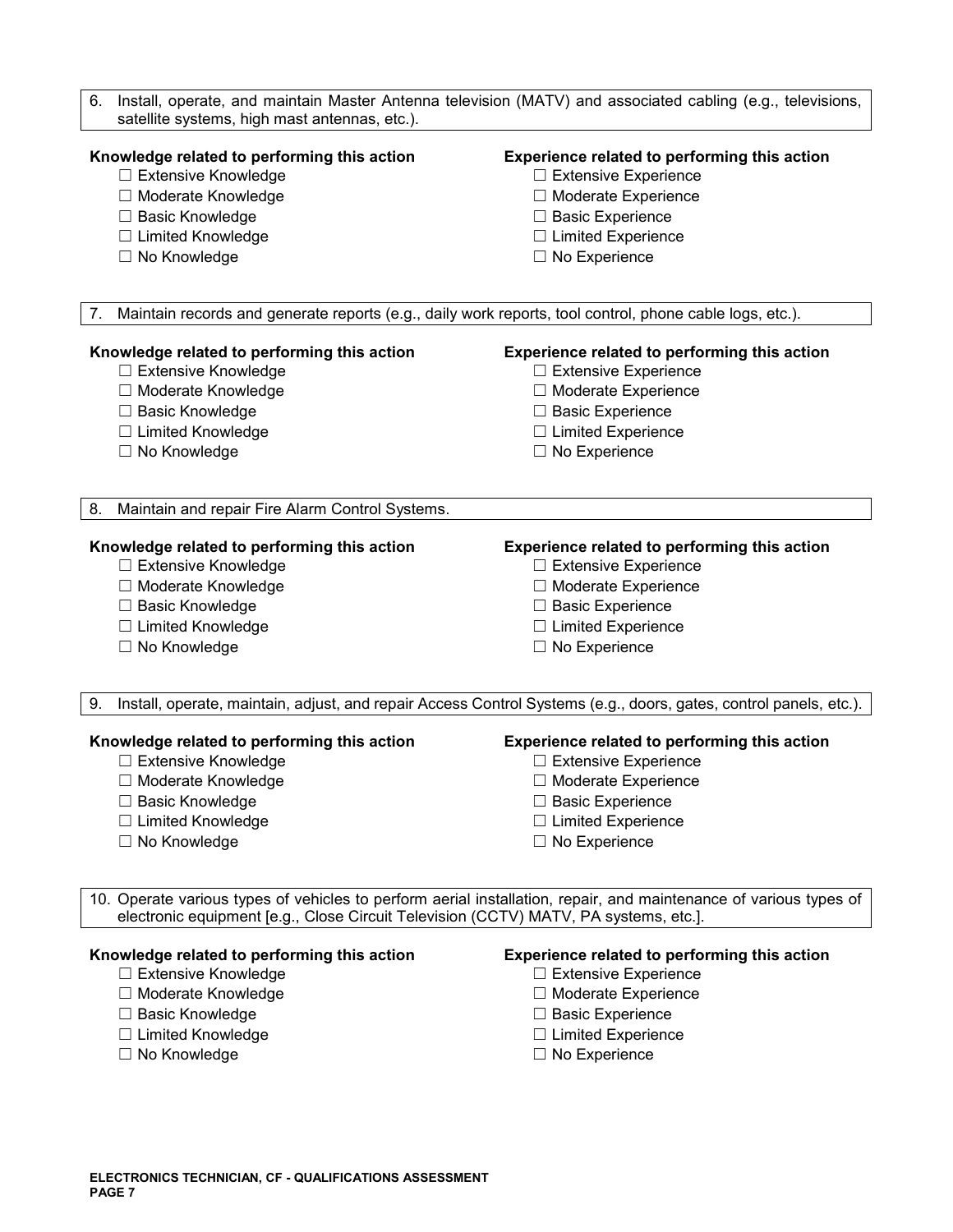| 11. Operate various types of power tools to perform installation, repair, and maintain various types of electronic<br>systems (e.g., CCTV, MATV, PA system, etc.). |                                                                        |  |  |
|--------------------------------------------------------------------------------------------------------------------------------------------------------------------|------------------------------------------------------------------------|--|--|
| Knowledge related to performing this action                                                                                                                        | Experience related to performing this action                           |  |  |
| □ Extensive Knowledge                                                                                                                                              | □ Extensive Experience                                                 |  |  |
| □ Moderate Knowledge                                                                                                                                               | □ Moderate Experience                                                  |  |  |
| □ Basic Knowledge                                                                                                                                                  | □ Basic Experience                                                     |  |  |
| □ Limited Knowledge                                                                                                                                                | $\Box$ Limited Experience                                              |  |  |
| □ No Knowledge                                                                                                                                                     | $\Box$ No Experience                                                   |  |  |
|                                                                                                                                                                    |                                                                        |  |  |
| 12. Estimate cost and order materials/replacement parts to repair existing equipment and maintain adequate<br>inventory for emergency repairs.                     |                                                                        |  |  |
| Knowledge related to performing this action                                                                                                                        | Experience related to performing this action                           |  |  |
| □ Extensive Knowledge                                                                                                                                              | □ Extensive Experience                                                 |  |  |
| □ Moderate Knowledge                                                                                                                                               | □ Moderate Experience                                                  |  |  |
| □ Basic Knowledge                                                                                                                                                  | □ Basic Experience                                                     |  |  |
| □ Limited Knowledge                                                                                                                                                | □ Limited Experience                                                   |  |  |
| □ No Knowledge                                                                                                                                                     | $\Box$ No Experience                                                   |  |  |
|                                                                                                                                                                    |                                                                        |  |  |
| 13. Install, operate, and maintain Intercom Systems.                                                                                                               |                                                                        |  |  |
|                                                                                                                                                                    |                                                                        |  |  |
| Knowledge related to performing this action<br>□ Extensive Knowledge                                                                                               | Experience related to performing this action<br>□ Extensive Experience |  |  |
| □ Moderate Knowledge                                                                                                                                               | □ Moderate Experience                                                  |  |  |
| □ Basic Knowledge                                                                                                                                                  | □ Basic Experience                                                     |  |  |
| □ Limited Knowledge                                                                                                                                                | $\Box$ Limited Experience                                              |  |  |
| □ No Knowledge                                                                                                                                                     | $\Box$ No Experience                                                   |  |  |
|                                                                                                                                                                    |                                                                        |  |  |
| 14. Assist various trades with troubleshooting, installation, and repair of electronics equipment (e.g., channelized                                               |                                                                        |  |  |
| microwave, wire carrier equipment, etc.).                                                                                                                          |                                                                        |  |  |
| Knowledge related to performing this action<br>Experience related to performing this action                                                                        |                                                                        |  |  |
| $\Box$ Extensive Knowledge                                                                                                                                         | $\Box$ Extensive Experience                                            |  |  |
| □ Moderate Knowledge                                                                                                                                               | □ Moderate Experience                                                  |  |  |
| □ Basic Knowledge                                                                                                                                                  | $\Box$ Basic Experience                                                |  |  |
| □ Limited Knowledge                                                                                                                                                | $\Box$ Limited Experience                                              |  |  |
| □ No Knowledge                                                                                                                                                     | $\Box$ No Experience                                                   |  |  |
|                                                                                                                                                                    |                                                                        |  |  |
| 15. Draw and interpret schematic diagrams of electronic circuits to ensure proper functioning of electronic                                                        |                                                                        |  |  |
| systems.                                                                                                                                                           |                                                                        |  |  |
| Knowledge related to performing this action                                                                                                                        | Experience related to performing this action                           |  |  |
| □ Extensive Knowledge                                                                                                                                              | $\Box$ Extensive Experience                                            |  |  |
| □ Moderate Knowledge                                                                                                                                               | □ Moderate Experience                                                  |  |  |
| <b>Basic Knowledge</b>                                                                                                                                             | $\Box$ Basic Experience                                                |  |  |

- 
- □ No Knowledge
- 
- ☐ Limited Knowledge ☐ Limited Experience
	-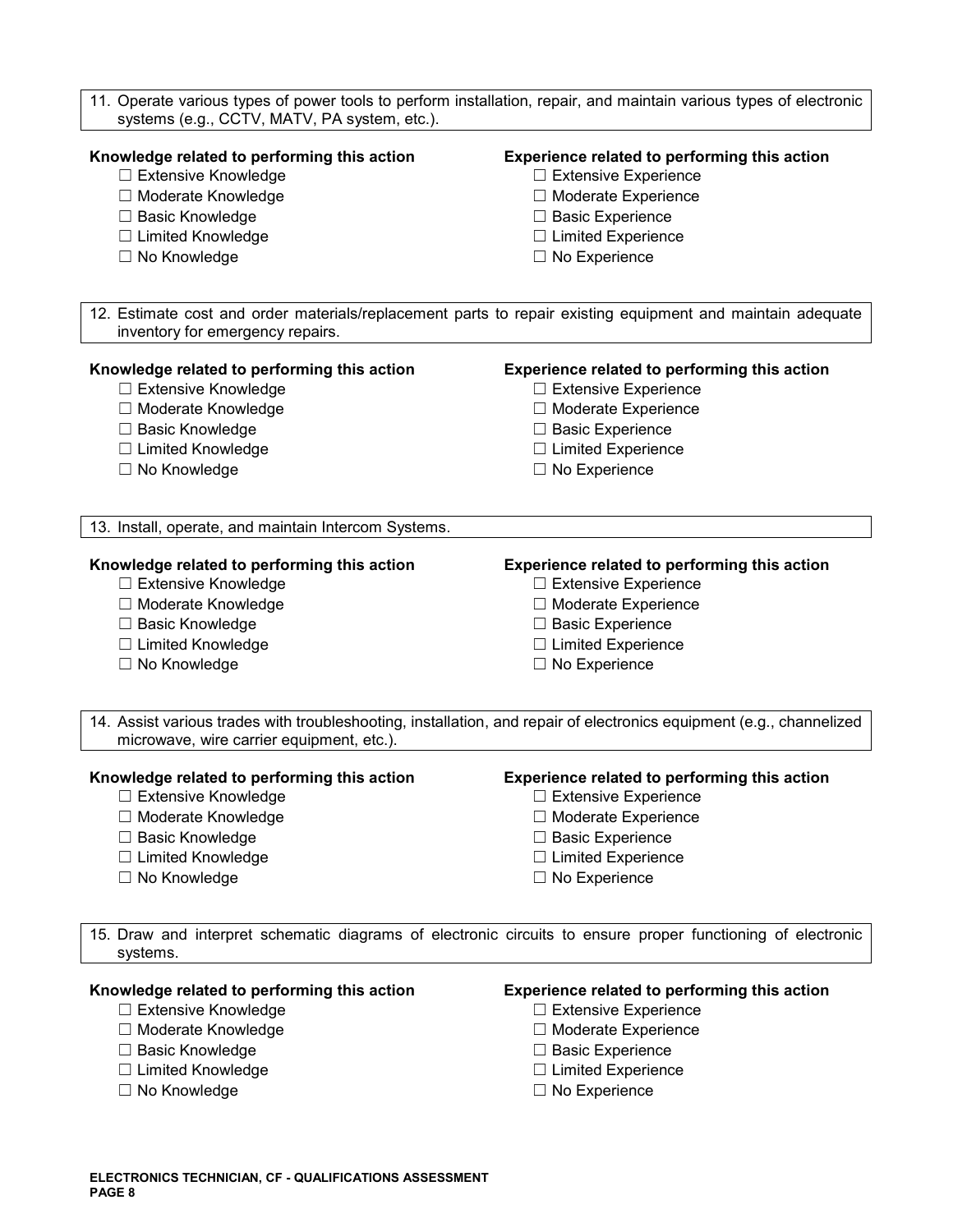16. Maintain and repair Nurse Call Systems [e.g., control console panels, indicating/initiating devices, Programmable Logic Controllers (PLC), etc.].

- 
- ☐ Moderate Knowledge ☐ Moderate Experience
- ☐ Basic Knowledge ☐ Basic Experience
- ☐ Limited Knowledge ☐ Limited Experience
- ☐ No Knowledge ☐ No Experience

# **Knowledge related to performing this action Experience related to performing this action**

- ☐ Extensive Knowledge ☐ Extensive Experience
	-
	-
	-
	-

# **THIS CONCLUDES THE EXAMINATION**

**REVISION DATE:** 3/12/20 - JS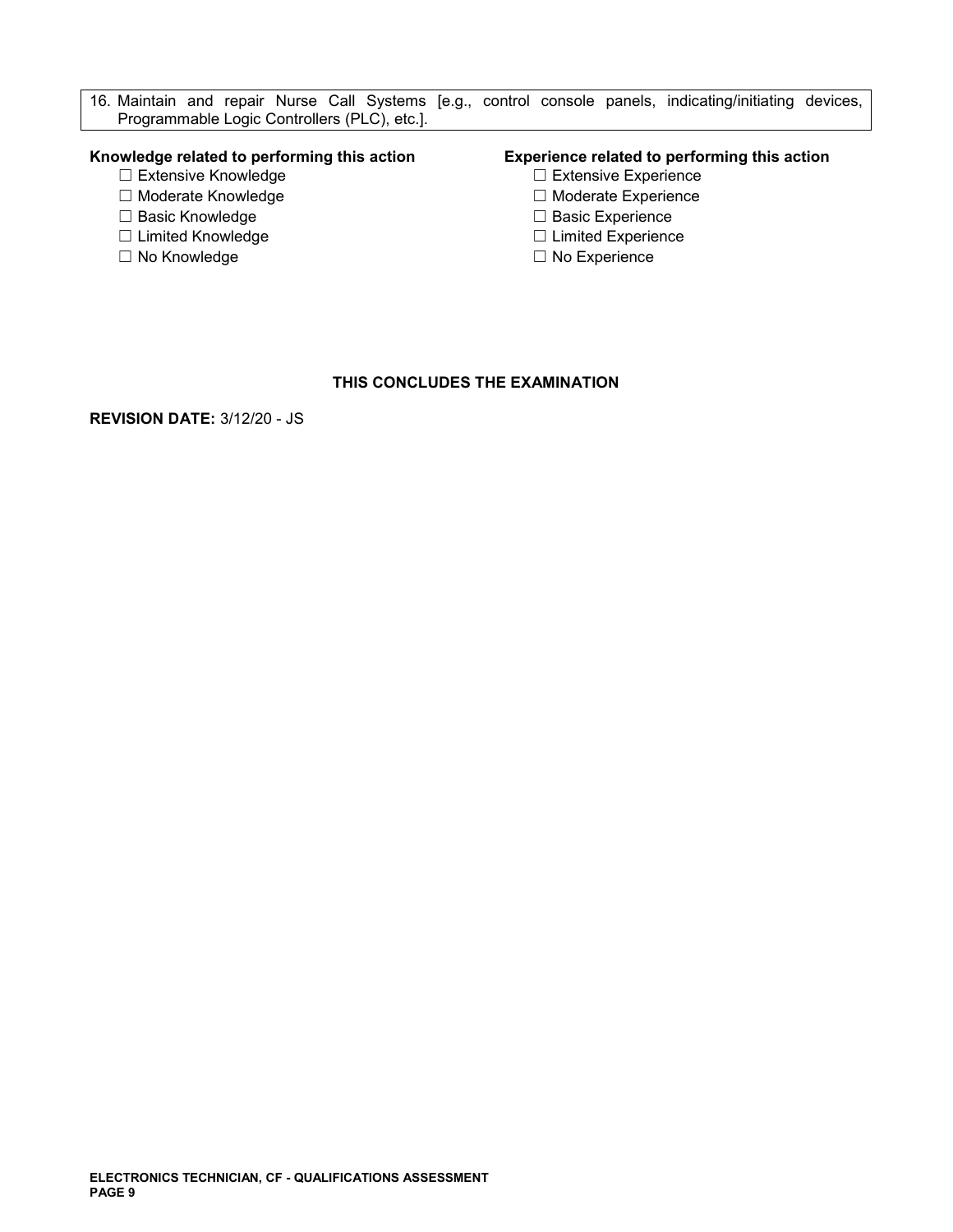**"THIS PAGE HAS BEEN INTENTIONALLY LEFT BLANK"**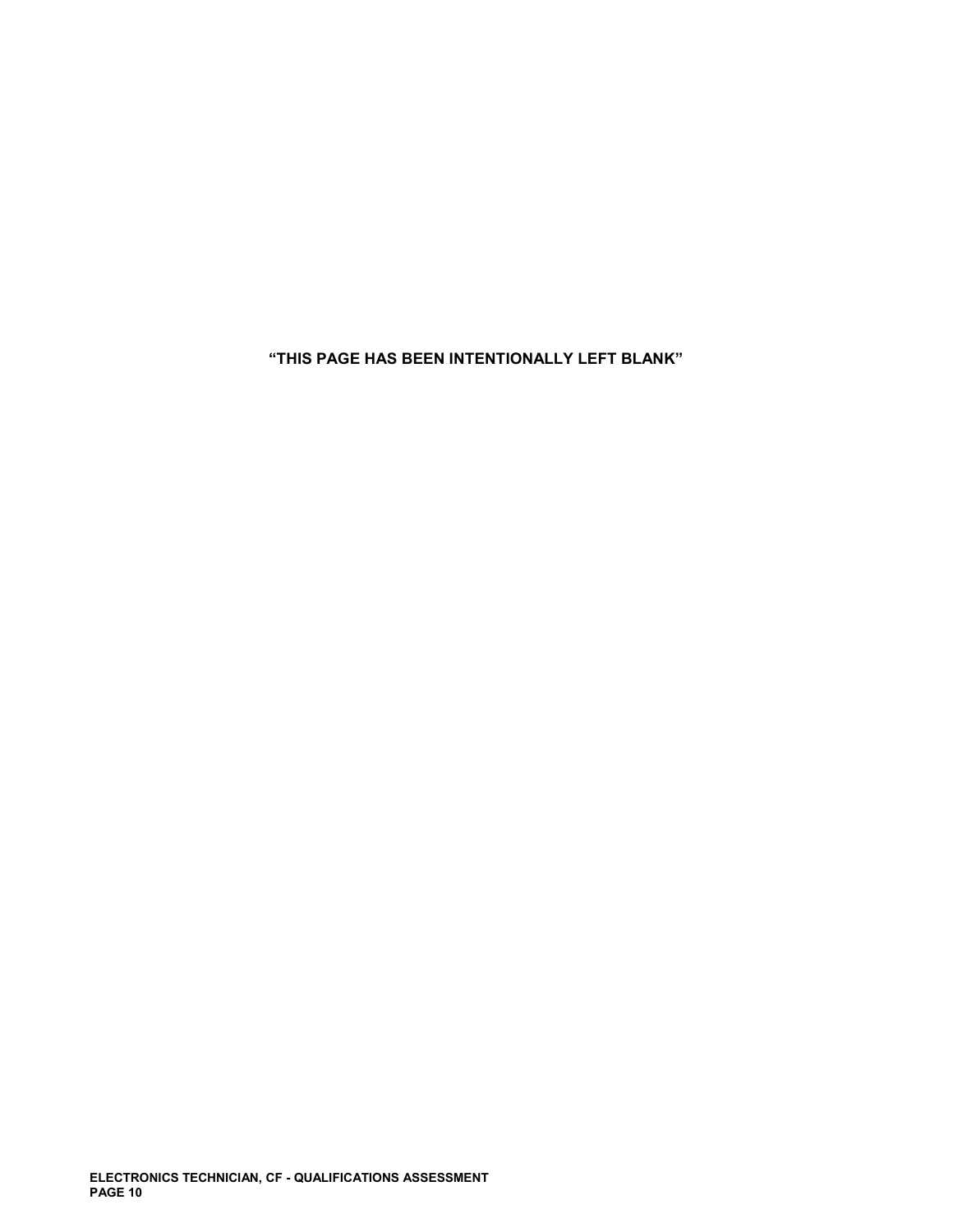# **RECRUITMENT QUESTIONNAIRE**

Applicants are asked to voluntarily provide the information below. The following data will be used for statistical data gathering and reporting purposes. This questionnaire will be separated from the examination and this information will not be used in any employment decisions.

# **GENDER**

- ☐ Male
- ☐ Female
- ☐ Non-binary

# **RACE AND ETHNICITY**

Check **one** box that best describes your race or ethnicity.

- ☐ Black or African American ☐ Other Asian **ASIAN**
- □ American Indian or Alaska<br>Native **PACIFIC ISLANDER**<br>Native **PACIFIC ISLAN**
- □ Hispanic or Latino (alone or Thispanic of Latino (alone of  $\Box$  Cambodian in combination with any  $\Box$  Cambodian  $\Box$   $\Box$  Chinese  $\Box$   $\Box$  Hawaiian other race) □ Hawaiian
- 
- 
- ☐ Chinese ☐ White ☐ Samoan ☐ Filipino ☐ Japanese ☐ Korean ☐ Laotian

☐ Vietnamese

- □ Multiple Pacific Islander\*\*\*<br>□ Indian
	-
	-
	-
- ☐ Multiple Races\* ☐ Other Pacific Islander

\*If you identify with more than one race that is Non-Hispanic or Latino, select Multiple Races.

\*\*If you identify with more than one Asian ethnicity, select Multiple Asian.

\*\*\*If you identify with more than one Pacific Islander ethnicity, select Multiple Pacific Islander.

# **AUTHORITIES**

Government Code sections 8310.5, 19705, 19790, 19792(h) and California Code of Regulations, Title 2, sections 599.980, 11013(b) authorize the State of California to collect demographic information on job applicants and exam participants for analysis and statistical purposes.

# **CONTINUE TO NEXT PAGE TO COMPLETE RECRUITMENT QUESTIONNAIRE**